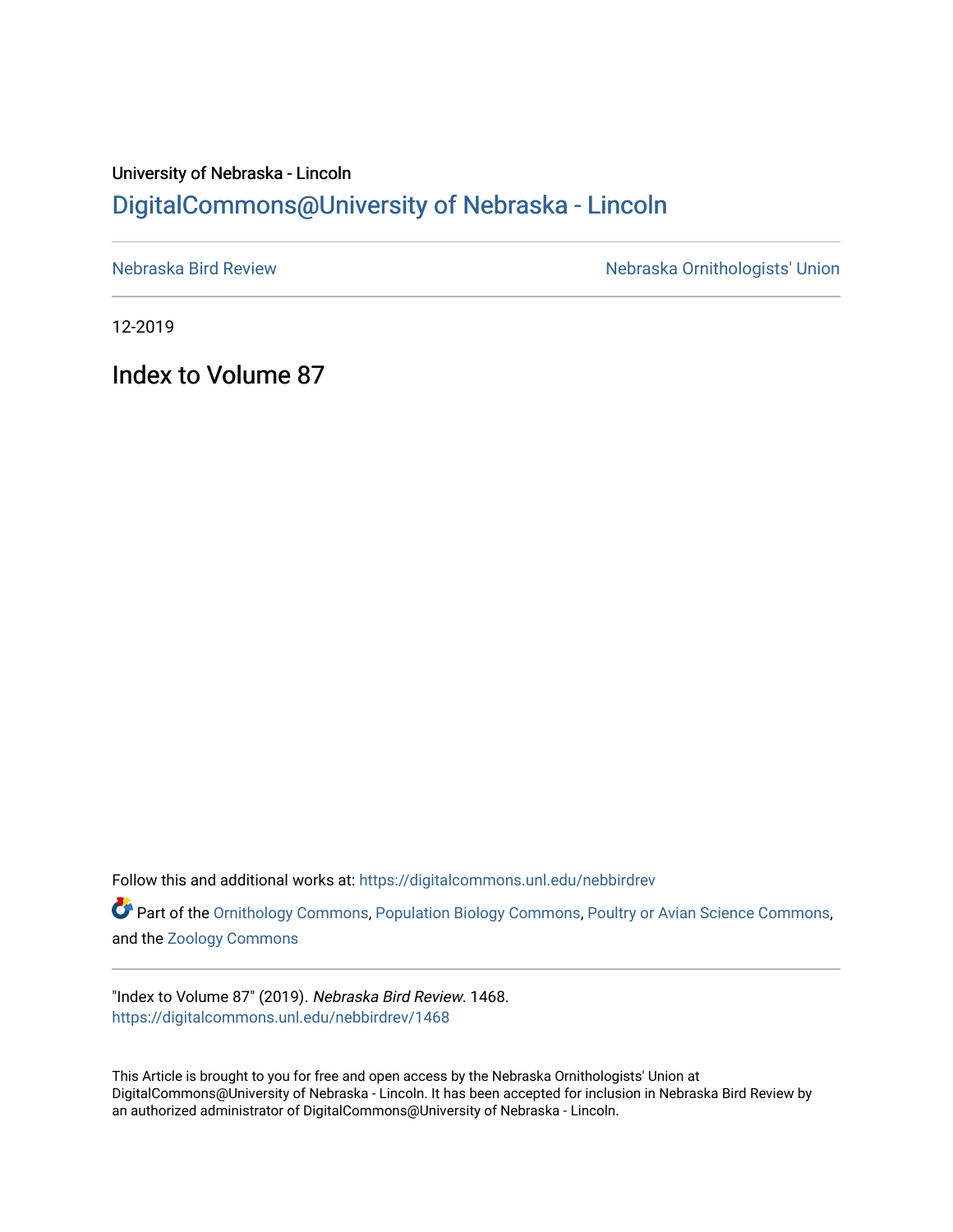Akers, Danny 108 Allen, Edward 108 Susan 36 Alred, Chris 4, 44 Anderson, Brett 37 Chris 4 Arcilla, Nicole 36, 114 Arendt, Barbara 75 Arey, Janice 44 Arthur, Noah 4, 44, 108 Aubushon, Cathy 36 Avocet, American 21, 43, 49, 67, 82, 124, 149 Awerbuch, Gavin 4 Barbaro, Carla 108 Babcock, Colleen 36 Badura, Laurel 109 Baker, Cody 36 Kayla 120 Bargar, Jeff 65-66 Barta, Dina 75, 120 Bathke, Marc 37 Bauers, Dennis 36, 37, 44 Bawn, Susan 75 Beard, Collen 37 Becker, Wendy 4, 37, 44, 108, 120 Bedows, Elliott 4, 36, 37, 108 Beisel, Keegan 37 Matt 4, 36, 37, 75, 108 Bents, Eric 4, 120 Bentzinger, Ruth 36 Bernson, Blair 120 Beyer, Dylan 44, 120 Binder, Emily 37 Bishop, A. A. 113 Bittern, American 21, 51, 68, 84, 126 Least 51, 84, 126 Blackbird, Brewer's 14, 35, 59, 94 , 136, 152 Red-winged 14, 15, 25, 34-35, 59, 63, 70, 94, 136, 152 Rusty 14, 34-35, 59, 136 Yellow-headed 13, 35, 58, 70, 93, 136, 152

Bluebird, Eastern 11-12, 20, 25, 32-33, 55, 69, 90, 133, 151 Mountain 12, 32-33, 55, 90, 133 Western 107 Bobolink 58, 63, 70, 93, 136 Bobwhite, Northern 7, 26-27, 47, 67, 74, 79, 123, 149 Bolduan, B. 147 Bonfiglio, Susan 4 Bornemeier, Andrea 37 Bouma, Judy 36 Boundy, Timothy 44 Bradley, Scott 4, 36, 37, 44, 108, 120, 147 Brant 119, 122 *Branta bernicla hrota* 122 Breckbill, Anita 37, 66, 148 Brie, J. 113 Brenner, Stephen 4, 36, 44, 66, 75, 120 Brewer, Thomas 62 Bridgham, Charles B. 120 Bright, Duane 44 Brogie, Ed M. 4, 37, 44, 75, 108, 120 Lee 4, 44, 75, 120 Mark 44, 66, 75, 96-109, 108, 120, 148 Brott, Eugene 36 Norma 36 Brown, Barbara 44, 75, 108, 120 Linda 37 Mary Bomberger 4, 36, 37, 114 Monte 37 Myrna 36 Bruen-Morningstar, Iza 44 *Bubo virginianus pallescens* 85 *subarcticus* 9, 85 *virginianus* 10 Budde, Sandy 4 Bufflehead 6, 27, 47, 122 Bunting, Indigo 61, 70, 95, 138, 152 Lark 57, 92, 135, 152 Lazuli 61, 65, 70, 95, 138 Lazuli x Indigo 95 Lazuli/Indigo 95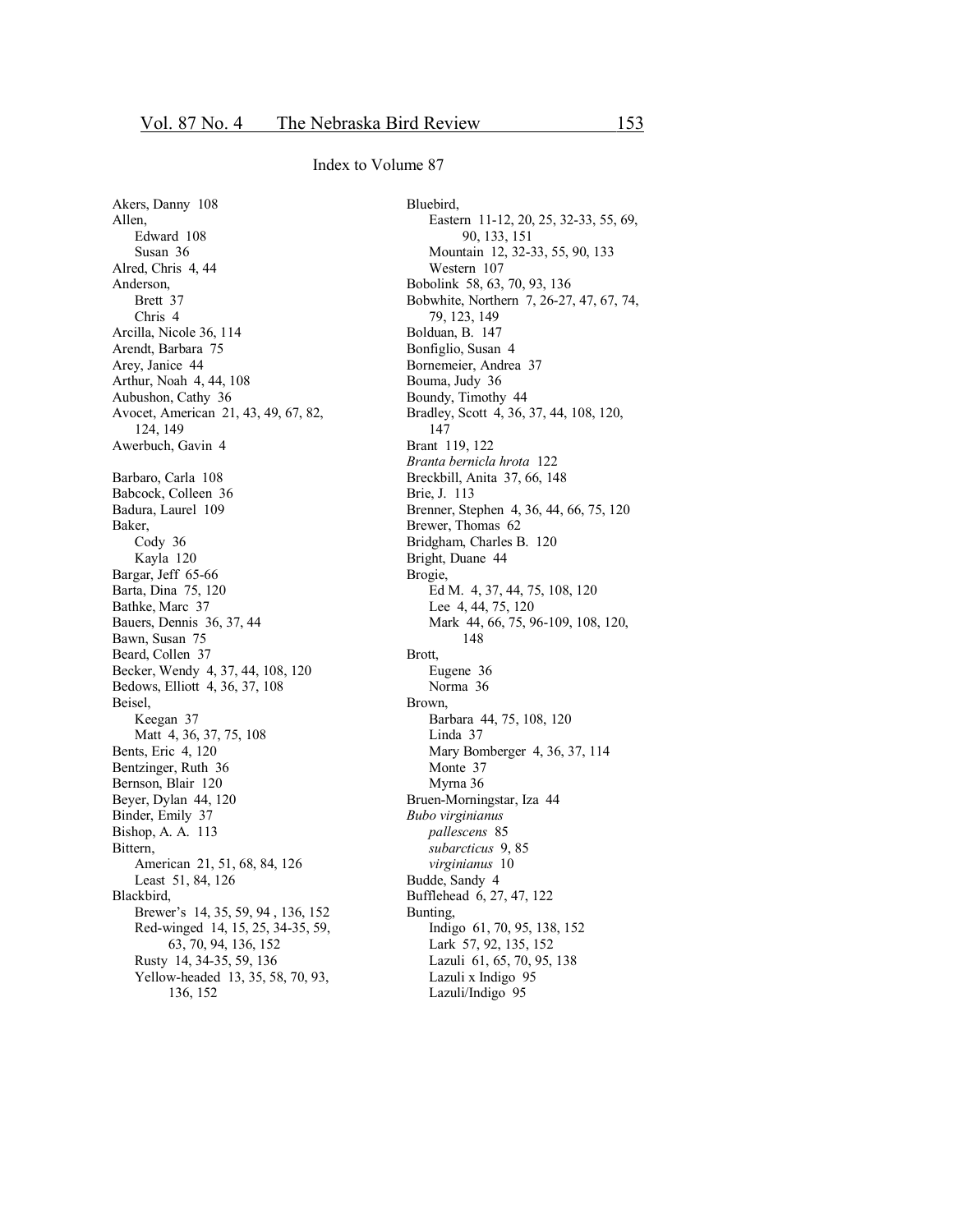Bunting, continued Painted 43, 61 Snow 13, 33, 42, 56, 118, 135 Burgess, Tom 44 Burns, K. J. 109 Burt, Peyton 37 Buskirk, William 120 Buss, Scott 4, 44 Buteo jamaicensis abieticola 9, 119, 128, 129, 144 borealis 9, 128, 144 calurus 9, 129, 144 harlani 9, 129, 144 Cade, Jan 37 Carlson, Pat 36 Campagna, Amy 36 Canvasback 6, 27, 47, 74, 77-78, 122 Carborelle, Julianne 36 Peter 36 Cardinal, Northern 14, 34-35, 61, 70, 95, 118, 138, 152 Carlini, John 21, 36, 44, 59, 65, 108, 120 Carrico, Beverly 75 Carroll, Kathy 108 Carver, Cameron 108 Caspers, Glenn 44 Catharus guttatus faxoni 55, 133 auduboni 133 ustulatus swainsoni 91 ustulatus 91 Caven, Andrew 36, 110-114 Catbird, Gray 12, 25, 32-33, 55, 69, 91, 133, 151 Chat, Yellow-breasted 42, 58, 65, 70, 93, 136, 152 Eastern subspecies 42 Chesser, R. T. 109 Chessick, Cheryl 44 Chickadee, Black-capped 3, 10-11, 32-33, 54, 69, 89, 132, 151 Carolina 11 Mountain 11, 25, 33, 54, 103, 132 Childers, Colleen 36, 44, 75, 108

Christipher, Leslie 4 Chukar 47, 79 Chuck-will's-widow 42, 48, 65, 66, 67, 80, 123 Cicero, C. 109 Clark, Dan 75 Matt 4 Virginia 4, 37, 44 Clausen, Mary 4, 37, 108, 147 Cole. Chyanne 37 Pat 37 Colwell, M. A. 113, 114 Compson, Morgan 37 Coot, American 8, 28-29, 49, 67, 82, 124, 149 Corman. Jen 4, 44, 75 Kelly 4, 44, 75 Cormorant, Double-crested 3, 8, 28-29, 51, 68, 84, 126, 150 Neotropic 51, 84, 97, 126 Coues, Elliott 62 Cowbird, Brown-headed 14, 34-35, 59, 63, 70, 94, 136, 152 Crandell, Gay 36 Crane, Sandhill 3, 8, 16, 28-29, 49, 82, 124 Whooping 49, 124 Crawford-Rose, Kathleen 120 Creeper, Brown 11, 32-33, 54, 90, 132 Crews, Craig 18, 24 Croft, Colin 4, 44, 48, 54, 75, 82, 108 Croshaw, Charlotte 4, 36, 44, 75 Crossbill. Red 3, 12, 33, 42, 56, 91, 118, 119, 134 Ponderosa Pine Type 2 134 Douglas Fir Type 4 119, 134 White-winged 103-104, 107, 119, 134 Crow, American 10, 32-33, 54, 69, 89, 132, 151 Cuckoo. Black-billed 42, 48, 80, 123 Yellow-billed 48, 67, 80, 123, 149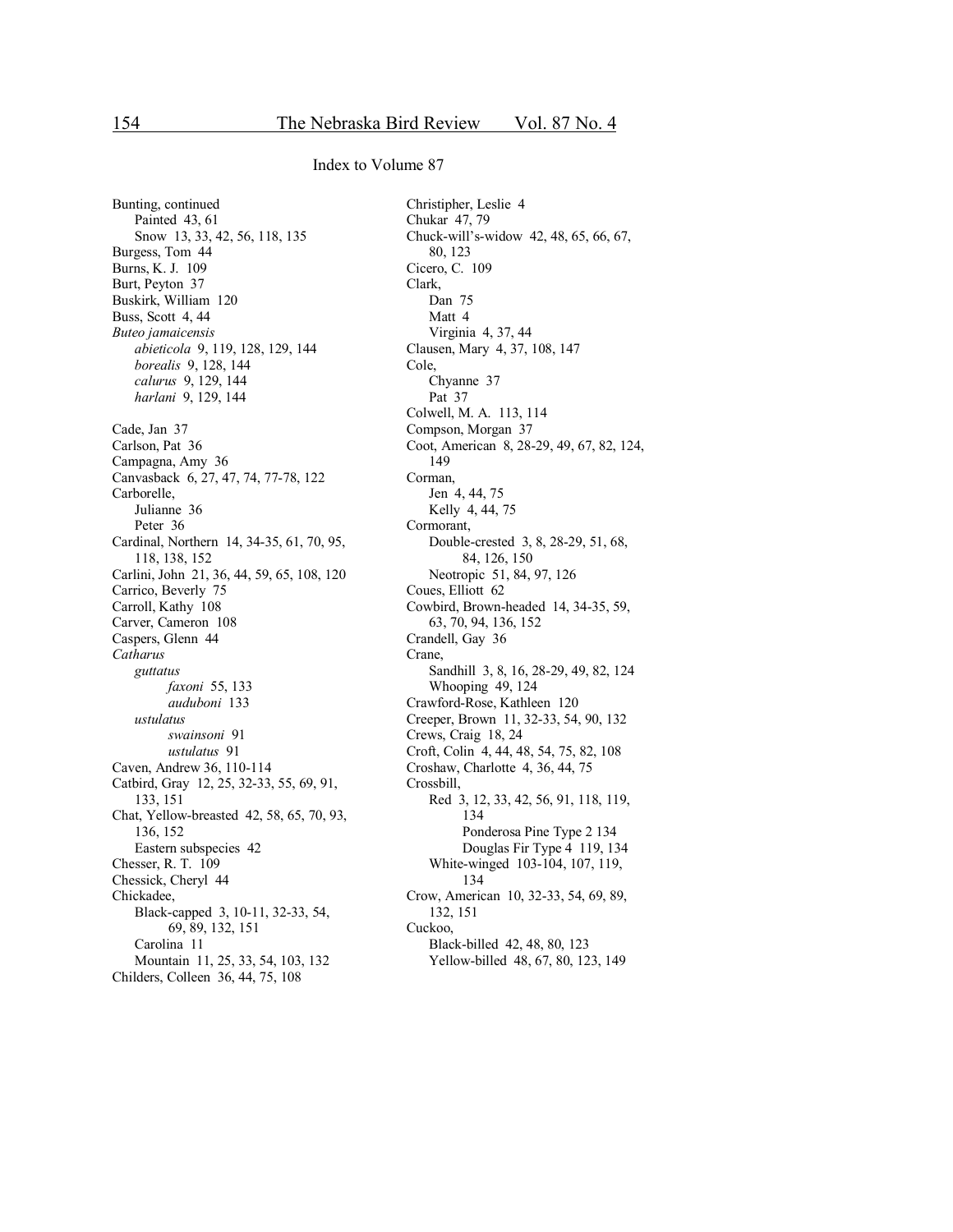Cummins, Vern 37 Curlew, Long-billed 21, 49, 82, 124 Currier, P. J. 114 Curtis, Tony 36 Daenzer, Bonnie 36 Gil 36 Dague, Amanda 36 Dalby, L. 114 Darnold, Lauren A. 75 DaRugna, Olivia 4, 44, 120 Dather, Allyson 4, 44 Dawson, Jeff 120 DeBoer, Jerry 44 Deeds, Linda 4 DeLara, Kathy 4, 36, 37, 44, 75, 120 Delucci, Carla 36 Denboske, Anita 44 Denny, Mary 37 De Ruyck, C. C. 147 DeStefano, Johanna 113 DiBernard, Barbara 37 Dickcissel 61, 70, 95, 138, 152 Dickerson, Cheryl 36 Dietrich, Roger 4, 120 Dinan Kenny 36 Lauren 36 Dinsmore, Lena 37 Stephen J. 4, 37 Dixon, Taylor 44 Dolezal, Frank 37 Dougherty, Paul 44, 75 Dove, Eurasian Collared- 3, 7, 28-29, 48, 67, 80, 123, 149 "tangerine"-colored 48 Inca 97 Mourning 7, 28-29, 48, 67, 80, 123, 149 White-winged 3, 7, 16, 18, 28-29, 48, 80, 123, 149 Dowitcher, Long-billed 50, 68, 83, 125, 149 Short-billed 50, 68, 83, 125 Dowling, Todd 75 *Dryobates villosus monticola* 86

Ducey, James E. 44, 75, 120 Duck, American Black 6, 15, 26-27, 122 Harlequin 100 Long-tailed 6, 15, 26-27, 47, 122 Mexican 119, 122 Ring-necked 3, 6, 26-27, 47, 67, 74, 78, 118, 122 Ruddy 7, 15, 23, 47, 67, 79, 123 Tufted x Ring-necked 74, 78-79 Wood 5, 26-27, 46, 67, 76, 122, 149 Dudley, Seth 44, 120 Duey, Ann 37 Dave 37 Dunbar, Paul 4, 44, 120 Dunkle, Warren 37 Dunlin 50, 67, 83, 125 Dunn, J. L. 109 Dunning, Kathy Mihm 120 Dykstra, Curtis 120 Eagle, Bald 8, 16, 18, 30-31, 51, 68, 85, 98, 127, 150 Golden 8, 28-29, 51, 85, 98, 127 Edwards, Boni 4, 19, 22, 36, 37, 44, 75, 87, 108, 120 Kylee 36 Egret, Cattle 51, 68, 84, 118, 126 Great 51, 84, 119, 126 Reddish 101 Snowy 51, 84, 126 Einemann, Larry 4, 36, 37, 44, 75, 108, 120 Ellis, Mike 44 Ellison, Kevin 44 Ellsworth, Daniel 44 Ely, Dave 4, 120 Elmberg, J. 114 Engle, D. M. 114 Estep, Susan 44 Etherton, Jim 36, 44 Evans, D. 147 Faas, Andrea 37

Fair, Shannon 44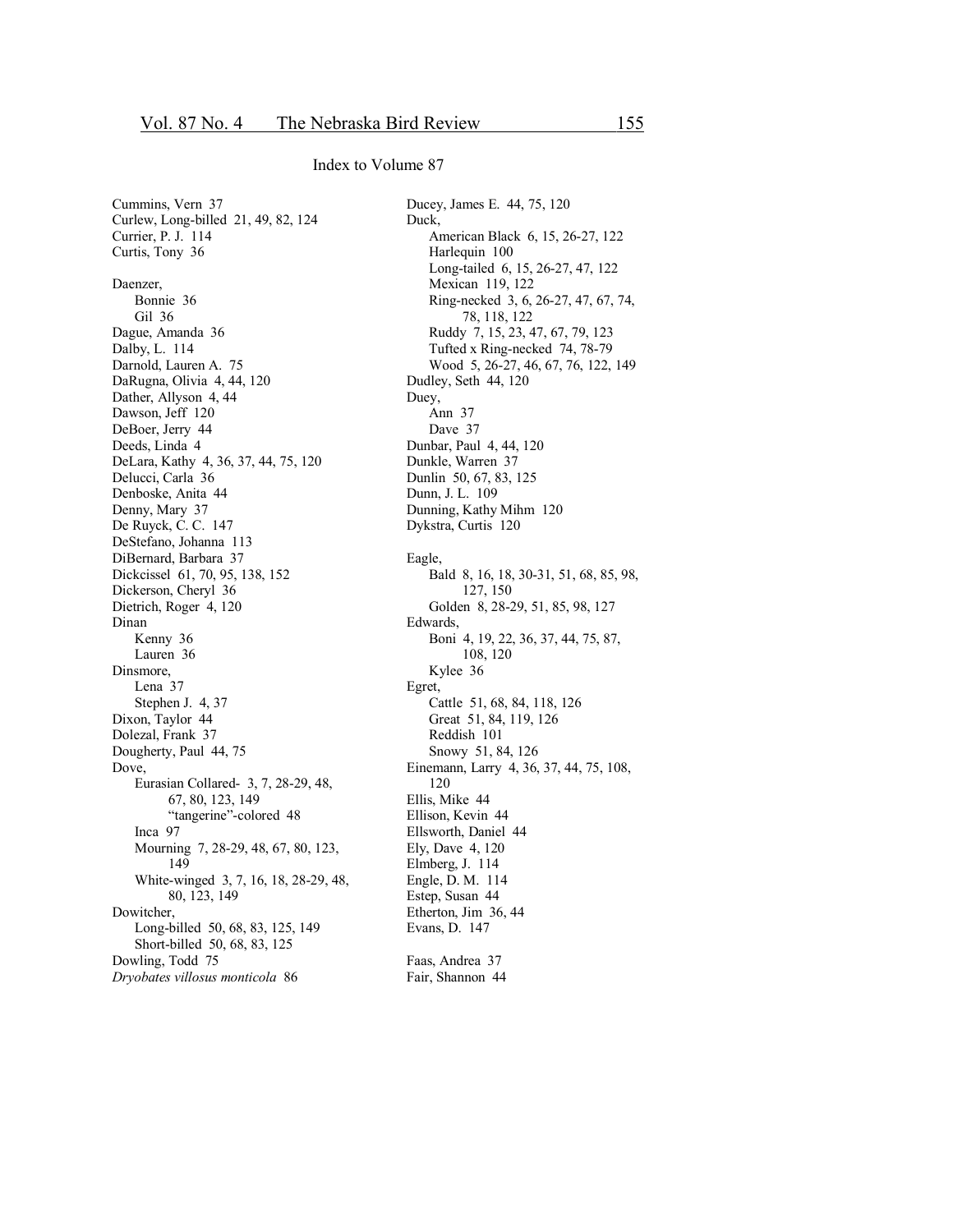*Falco columbarius columbarius* 10, 130, 140 *peregrinus tundrius* 141 Falcon, Peregrine 10, 31, 52, 68, 74, 86, 130, 141, 143, 144, 150 Prairie 10, 25, 30-31, 52, 86, 130, 144, 148, 150 Falk, Laurence 36, 44 Falzgraf, Nelli 37 Faucher, Julianna 4 Ferguson, Doug 36 Ferring, Linda 36 Fields, Jeff 37 Finch, Cassin's 12, 56, 134 House 12, 32-33, 56, 69, 91, 118, 134, 151 Purple 12, 32-33, 56, 118, 134 Finch, Debra 75 Fischer, Nick 36 Fishbein, Benita 44 Fitzgerald, Sean 75 Flack, William 4, 36, 37, 44, 65, 75, 108, 120, 148 Flexman, Jenny 44 Flicker, Northern 10, 30-31, 52, 68, 86, 130, 150 Red-shafted 86 Flohr, Rita 4, 19, 21, 44, 75, 108, 120 Flycatcher, Acadian 53, 86, 131 Alder 53, 86, 131 Ash-throated 74, 87 Cordilleran 53, 87, 131 Dusky 74, 87, 131 Gray 102 Great Crested 69, 87, 131 Hammond's 43, 53, 131 Least 53, 69, 87, 131, 150 Olive-sided 42, 53, 68, 86, 130 Scissor-tailed 19, 53, 88, 131 Vermilion 102 Willow 53, 87, 131 Yellow-bellied 53, 86, 130 Forsyth, David 75 Fowler, Aurora 110-114 Fox, A. D. 114

Freeborn, Joe 18 Fruend, Jennifer 36 Fuchs, Samuel 75 Fuhlendorf, S. D. 114 Fuller, Ryan 44 Furman, Andrew 36, 44, 75, 108, 120 Gadwall 6, 26-27, 46, 67, 77, 122 Gallinule, Common 82, 102, 106, 118, 124 Gannon, Tom 4, 75, 108, 120 Geiser, Julie 37 Gentry, Don 37 Meredyth 37 Gerten, Kathi 36, 120 Robert 36, 44, 120 Gierke, Linda 36 Gnatcatcher, Blue-gray 55, 69, 90, 133 western subspecies 90 Godwit, Hudsonian 49, 67, 82, 119, 124 Marbled 49, 82, 125 Goldeneye, Barrow's 6, 15, 27, 47 Common 6, 26-27, 47, 79, 123 Goldfinch, American 3, 12, 20, 32-33, 56, 69, 91, 134, 151 Lesser 43, 56, 91, 108, 134 black-backed 91 green-backed 91, 108 Goldowitz, B. S. 114 Goldthwait, Mackenzie 120 Gooby, Katie 36, 37, 108, 120 Goose, Barnacle 5 Cackling 26-27, 46, 76, 122 Canada 5, 26-27, 42, 46, 67, 76, 149 Greater White-fronted 5, 15, 26-27, 42, 46, 76, 121 Greylag 46 Pink-footed 5 Ross's 5, 26-27, 46, 76, 121 Snow 5, 26-27, 42, 46, 67, 76, 121 Goshawk, Northern 8, 51, 98, 108, 127, 141, 143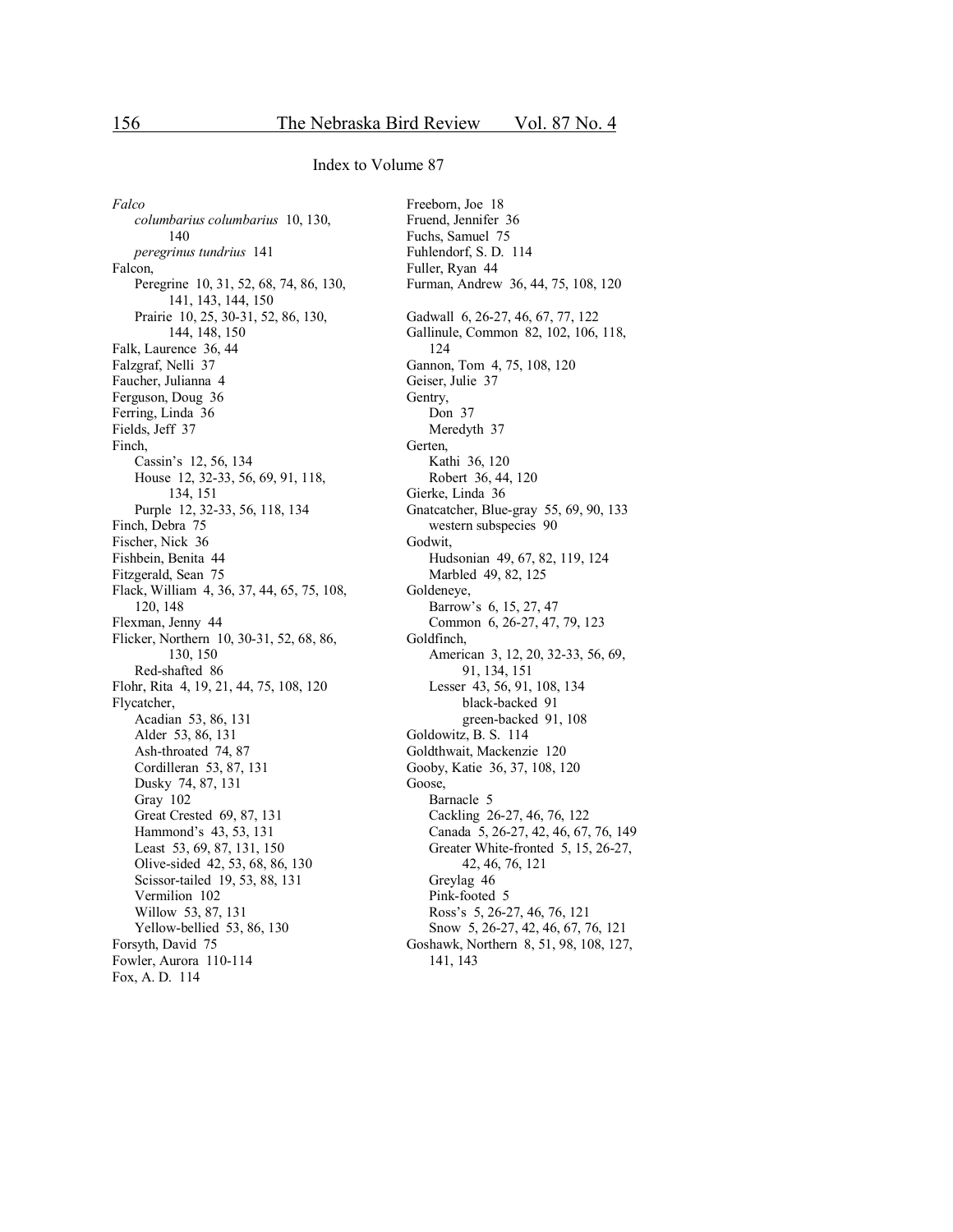Grackle, Common 14, 34-35, 59, 70, 94, 136, 152 Great-tailed 14, 25, 34-35, 59, 70, 94, 136, 152 Grebe, Clark's 3, 7, 29, 48, 80, 123 Eared 7, 48, 67, 74, 79, 118, 123 leucistic 19, 74 Horned 7, 29, 48, 79, 123 Pied-billed 7, 23, 28-29, 42, 48, 67, 79, 123, 149 Red-necked 7, 29 Western 7, 29, 48, 79, 123, 149 Green, Brianna 37 Holly 37 Gremel, Doug 36 Vikki 36 Grenon, Alan 4, 120 Griffin, Marie 120, 127 Griscom, Ludlow 62 Grosbeak, Black-headed 61, 95, 138 Blue 61, 70, 95, 138, 152 Evening 103, 107, 134 Pine 107 Rose-breasted 61, 70, 95, 138 Rose-breasted-Black-headed hybrid 61 Grouse, Sharp-tailed 7, 16, 18, 43, 47, 79, 123 Grundman, Kimberly Hill 44 Gubanyi, Joe 10, 36, 37, 44, 65, 109 Gucciardo, Suzanne 36 Guild, Sue 37 Gull, Bonaparte's 8, 28-29, 50, 125 California 8, 28-29, 50, 84, 125 interior 50 Franklin's 8, 50, 68, 83, 125, 150 Glaucous 8, 28-29, 126 Glaucous-winged Great Black-backed 126 Herring 8, 28-29, 50, 84, 125 Iceland (Thayer's) 8, 28-29, 50, 126 Laughing 50, 83, 125

Gull, continued Lesser Black-backed 8, 29, 50, 84, 126 Mew 8, 28-29, 50, 101, 125 Ring-billed 8, 28-29, 50, 83, 125, 150 Sabine's 125, 148, 150 Gust, Kyle 120 Gyrfalcon 142-144 Hack, Mace 44 Hajda, Tim 120 Haldermann, Pat 37 Hall, Carolyn 44, 75 John W. 120 Rachel 4, 24, 108 Hamilton, Luke 36, 37 R. 114 Hammond, Kris 147 Handley, Cortisa 36 Hansen, Knut 120 Hanson, Sylvia 36 Harding, Robin 36, 37, 44, 66, 75, 120 Harrier, Northern 8, 16, 28-29, 51, 68, 85, 98, 127, 150 Hartel, Greg 108 Hatfield, Blake 36 Kadynn 36, 37, 44, 75, 108, 120, 147 Haugen, Matt 108 Hausmann, Bob 36 Hawk, Broad-winged 51, 85, 98, 128, 139, 143 Cooper's 8, 16, 18, 28-29, 51, 68, 85, 98, 127, 139, 143, 150 Ferruginous 9, 30-31, 52, 85, 98, 129, 148, 150 Harris's 98, 119, 127, 128 Red-shouldered 3, 9, 16, 30-31, 43, 51, 85, 98, 128, 140, 143 Red-tailed 9, 16, 30-31, 51, 68, 85, 98, 119, 128, 129, 139, 143, 144, 150 Eastern 9, 52 Harlan's 9, 52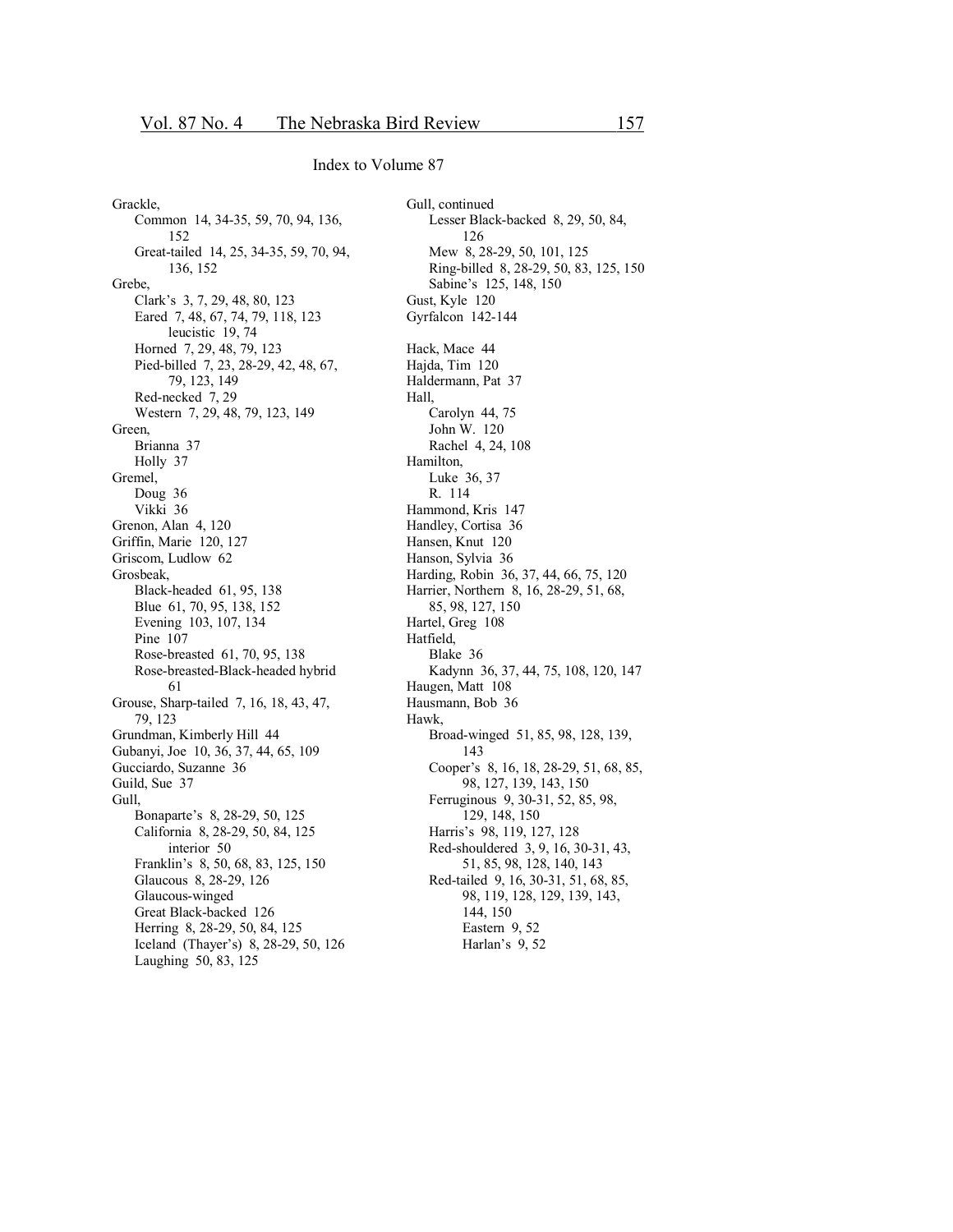Hawk, continued Red-tailed Hawk, continued Krider's 9, 51, 128, 144 leucistic 19 Northern 9 Western 9 Rough-legged 9, 16, 30-31, 52, 98, 129 Sharp-shinned 28-29, 51, 98, 127, 139, 143, 144, 150 Swainson's 8, 51, 68, 85, 98, 128, 150 Zone-tailed 98 Hayden, Kellie 147 Heckman, Alice 37 Hedge, Cloyce 44 Heidt, Dave 4, 36, 37, 44, 75, 120 Helzer, Linda 37 Norm 37 Henszey, R. J. 114 Heron. Great Blue 8, 16, 28-29, 51, 68, 84, 126, 150 Green 42, 51, 68, 74, 84, 126 Little Blue 21, 51, 84, 126 Herron, Billie 36 Hessel, R. 114 Hill, Terese 108 Hines, Tami 44 Hinkle, Carol 37 Hochstetler, Wayne 120 Holliday, Kevin 36 Hollst, Jane 36, 75 Hoppe, Ian 108 Paula 36, 108, 120 Hothan, Boni Jo 4 Hughes, Virginia 36 Hummingbird, Anna's 74, 81, 100-101 Broad-tailed 43, 48, 82, 124 Black-chinned 43, 48, 74, 80, 100, 106 Calliope 82, 124 Ruby-throated 24, 48, 67, 80, 124 Rufous 82, 124 Hunt, Anjolene 75 Hurt, Michele 75 Huser, Bill 37, 45, 75, 108, 120

Hutchins, Jay 45 Hutchinson, Zachariah 75 Ibis, Glossy 51, 84 White-faced 42, 51, 68, 84, 118, 127 *Icteria virens auricollis* 58 *virens* 42, 58 Jacobs, E. 147 Jaeger, Long-tailed 119, 125 Janes, Jennifer 37, 142-143 Jarvi, Esa 23, 36, 37, 45, 75, 109, 120 Keith 37 Jay, Canada 98 Blue 10, 25, 30-31, 54, 69, 88, 132, 151 Gray 98 Pinyon 3, 10, 42, 54, 88, 132 Steller's 10, 25, 31, 54, 103 Jehl, J. R. 113 Jensen, Todd 120 Johnsgard, Paul 37, 114 Johnson, Allison 45 Gail 109 Heather 120 Jan 4, 17, 37, 45, 66, 75, 121 Jenny Jo 37, 45, 109 Michelle 37 Mike 45, 121 Jones, Adam 36 Amber 36, 37 Jorgensen, Joel G. 4, 19, 22, 36, 37, 45, 66, 75, 109, 114, 121 Junco, Dark-eyed Cassiar 13, 57, 135 Oregon 13, 34-35, 57, 135, 152 Pink-sided 3, 13, 34-35, 57, 135 Slate-colored 13, 34-35, 57, 135 White-winged 13, 57, 92, 135 Kader, Karen 4, 45, 109 Kalinay, Mary Ann 36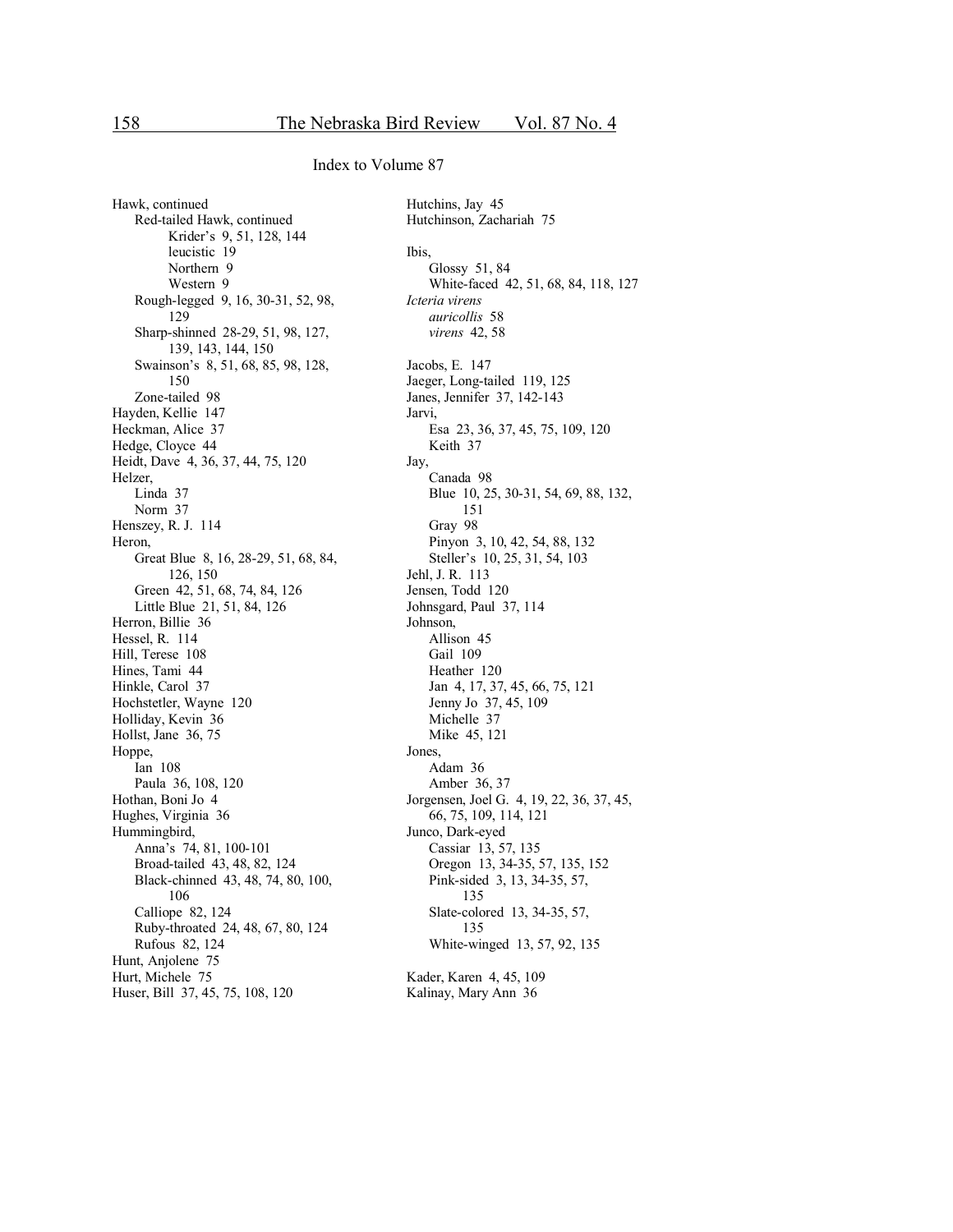Kantrud, H. A. 114 Kaufman, Kenn 63-64 Kaul, R. B. 114 Keeshan, Lynette 36, 75, 109 Keller, Joshua 121 Kenitz, Alice 37, 75 Kent, T. H. 147 Kerby, J. 114 Kestrel, American 10, 30-31, 52, 86, 130, 140-141, 143, 144, 150 Kibbe, Doug 121 Killdeer 8, 29, 49, 67, 82, 124, 149 Kim, Dan 121 King, Kelsey C. 110-114 Kingbird, Cassin's 53, 87, 131 Eastern 53, 69, 88, 118, 131, 151 Western 53, 69, 88, 131, 151 Kingfisher, Belted 9, 30-31, 52, 68, 86, 130, 150 Kinglet, Golden-crowned 11, 32-33, 55, 133 Ruby-crowned 11, 32-33, 55, 133, 151 Kistler, Ethan 75 Kite, Mississippi 51, 65, 68, 74, 85, 98, 118, 127-128 Swallow-tailed 98 White-tailed 98 Kittiwake, Black-legged 106, 125 Kjellander, Carla 45 Klaphake, Bette 36 Clem 11, 17, 36, 37, 45, 75, 109 Klug, Paige 45 Knott, Tim 37 Koepke, Jerry 36 Korpi, Ray 75 Korver, Maria 37 Koth, Landon 4, 45, 109 Kovanda, Jim 37 Sandy 37 Krapu, G. L. 114 Kratter, A. W. 109 Kraus, Zoe 37 Krechmer, Kelly 121

Krieser, Kermit 36 Mary 36 Krochuk, Billi 75 Kruse, Anne 36 Ron 36 Steve 36, 45, 75, 109, 121 Kuper, Catherine 37 Labedz, Thomas 4, 36, 37, 45 Lagasse, Ben 45 Lamphere, Steve 37 Lark, Horned 10, 32-33, 54, 69, 89, 132, 151 *Larus californicus albertaensis* 50 Leach, Pat 4 Leger, Daniel 36, 37, 45, 109 Lehmann, Alex 37 Rachael 37 Lehosky, Julius 37 Lemmon, Sandra 45, 109 Leonhardt, Dwain 37 Lessig, Arnold 45 Liguori, J. 147 Lingle, Gary 45 Locklear, Jim 45 Longspur, Chestnut-collared 56, 91, 134 Lapland 13, 32-33, 56, 134 McCown's 56, 91, 134 Smith's 56, 134 Loon, Common 8, 29, 51, 84, 126 Pacific 20, 126 Red-throated 102, 106 Yellow-billed 106 Lorentzen, Brad 36 Lovette, I. J. 109 Lowman, David 121 Lutter, Tucker 121 MacDonald, Garrett 45 Mackentley, N. 147 Magpie, Black-billed 3, 10, 25, 32-33, 42, 54, 89, 132 Mai, Mary 121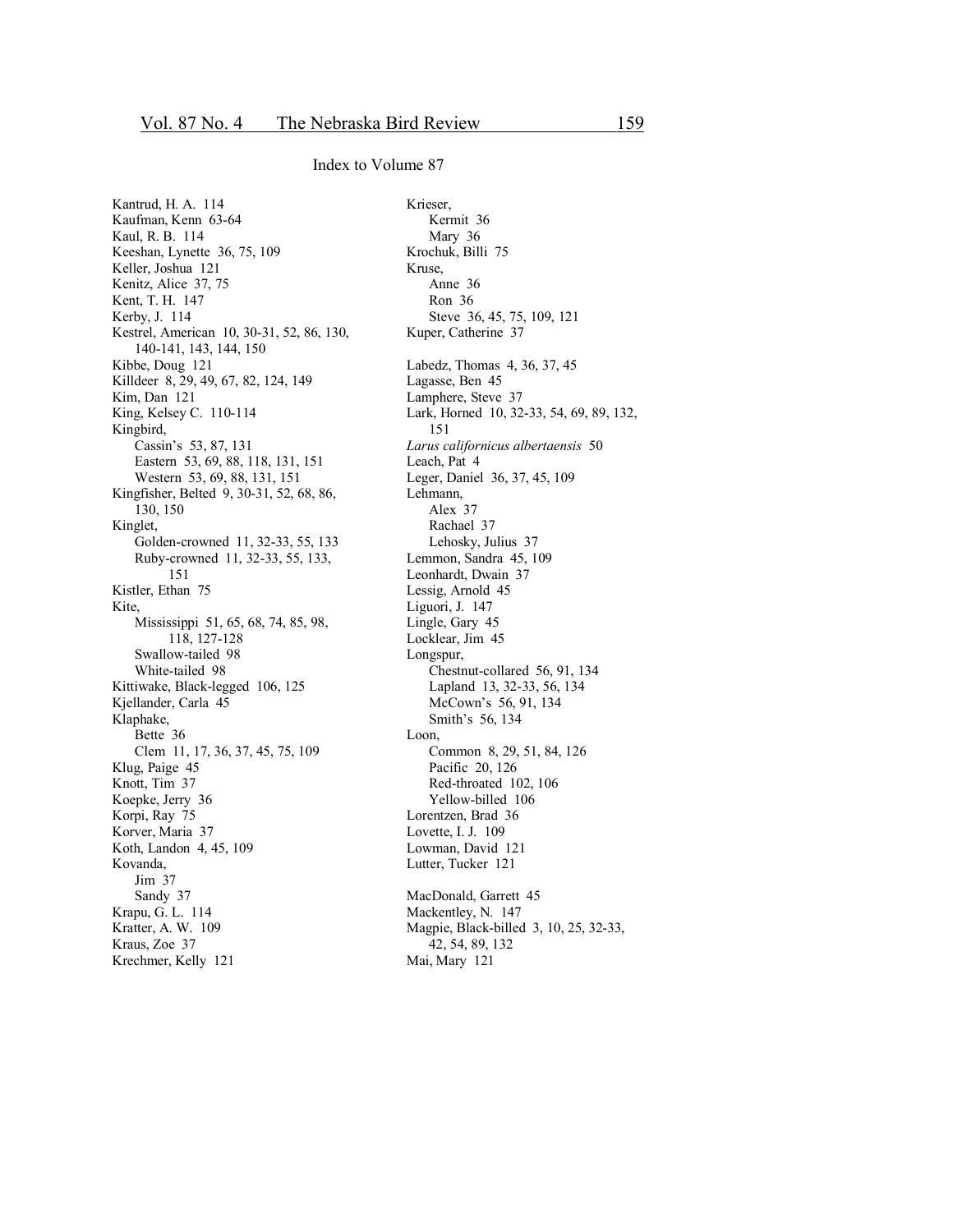Mallard 3, 6, 26-27, 47, 67, 77, 122, 149 Manning, Leanne 37 John 37, 75 Sam 4, 45, 75, 109, 121, 129 Mapes, Betty 4 Martin, Purple 54, 69, 89, 118, 132 Martindale, Steve 37 Mattson, Mike 36 Maunder, Fran 75, 121 McCartney, Connie 36 McCollough, Bob 37 McCown, Lynn 37 McDonald, Ryan 45 McDonnell Cassie 4 McDowell, Kathy 109 McKee, Debra 45 McKibben, Don 36 LaQuita 36 McMeen, Jason 146 Meadowlark, Eastern 3, 13-14, 25, 34-35, 58, 70, 94, 136 Western 14, 34-35, 58, 70, 94, 136, 152 Meester, Sharla 4, 45, 109, 121 Meigs, James 45 Mellberg, Bruce 37 Merganser, Common 3, 7, 15, 26-27, 47, 79, 123 Hooded 6, 26-27, 47, 67, 79, 123 Red-breasted 7, 26-27, 47, 123 Merlin 10, 30-31, 52, 86, 130, 140, 143, 144, 148, 150 "Taiga" 130 Meyer, C. K. 114 Miller, Deb 18 Holly 45 R. 75 Sam 75 Minchow, Ingrid 36 Mark 36 Minor, Nick 45 Mlodinow, Steve 4, 45, 75, 93, 121 Mockingbird, Northern 12, 56, 69, 91, 134 Mollhoff, Wayne 4, 45, 61, 75, 114, 121

Monteith, Landon 37 Morris, Steve 5, 36, 45, 109, 121 Morton, Ruth 75 Murphy, H. K. 147 John 36 Kate 36 Newland, Patty 45 Nighthawk, Common 48, 66, 67, 80, 123, 149 Night-Heron, Black-crowned 51, 68, 84, 126 Yellow-crowned 51, 84, 127 Nikkila, Jonathan 5, 36, 37, 45, 75, 109, 121 Nooker, Justin 76 Null, Jan 37 Nunez, Carrie 109 Nuthatch, Pygmy 11, 32-33, 54, 74, 90, 132 Red-breasted 11, 25, 32-33, 54, 89, 118, 132, 151 White-breasted 11, 32-33, 54, 69, 89, 132, 151 Eastern 89 Interior West 89 Nyffeler, Marsha 45, 76, 121 Ochsner, Jim 37, 45, 109 Ockander, Marli 36, 37 O'Keefe, Joseph 45, 76 Seamus 37 Oligmueller, Scott 3 Ollinger, Linda 5 Olson, Chris 45 Oring, L. W. 113, 114 Oriole, Baltimore 14, 42, 59, 70, 94, 136, 152 Bullock's 58, 94, 136 Orchard 42, 58-59, 70, 94, 136, 152 Orr, Vicki 36 Osprey 51, 84-85, 127, 148, 150 Ostrom, Bethany 110-114 Ovenbird 59, 94, 136 Owl, Barn 52, 85, 129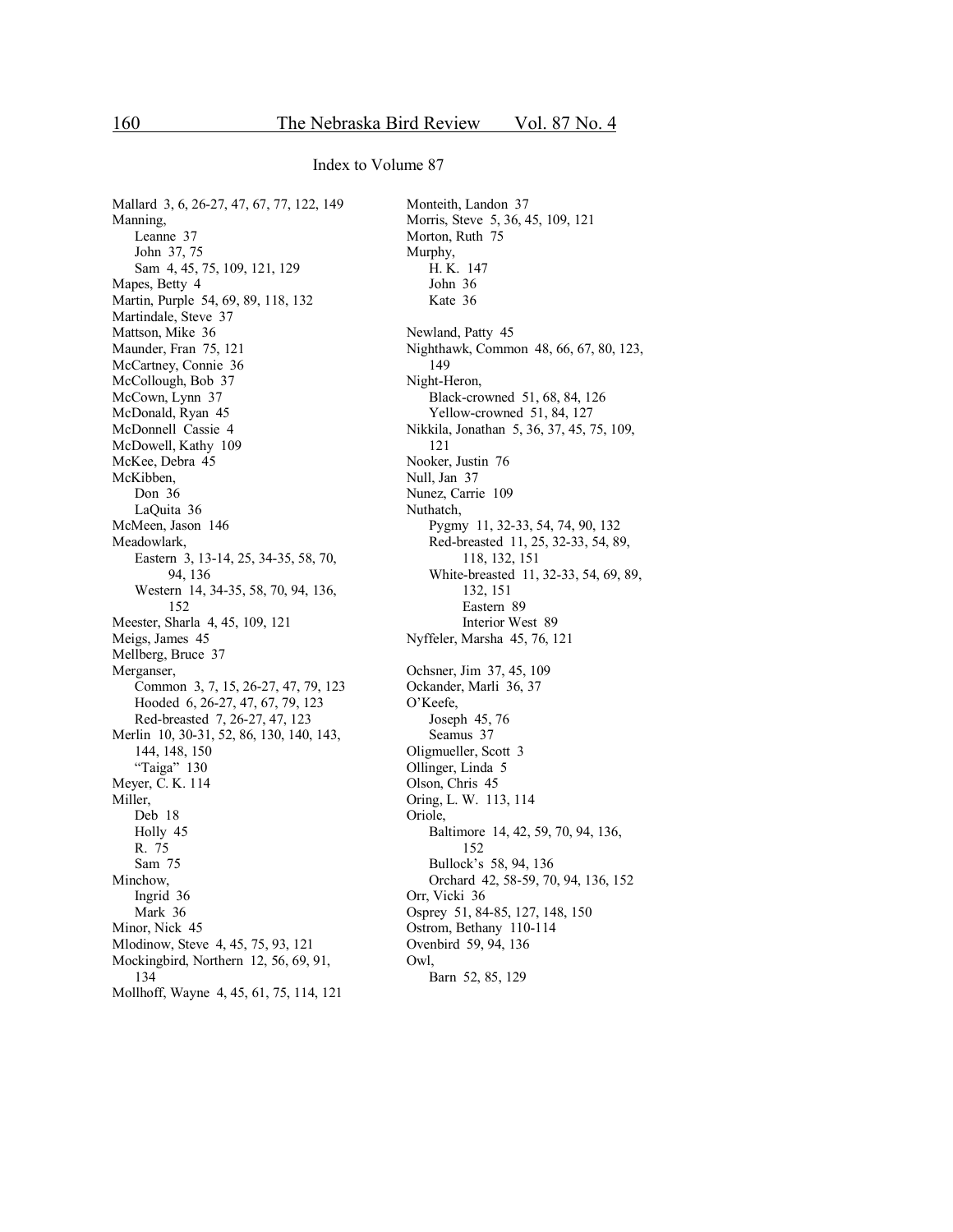Owl, contiued Barred 3, 9, 16, 30-31, 52, 68, 86, 129 Burrowing 52, 85, 129, 148, 150 Eastern Screech- 9, 30-31, 52, 85, 129, 150 Great Horned 9, 30-31, 52, 68, 85, 129, 150 Western Taiga 85 Long-eared 9, 30-31, 52, 86, 129 Northern Saw-whet 9, 42, 52, 86, 118, 130, 143, 145-146 Short-eared 9, 30-31, 52, 86, 130 Snowy 9, 16, 31, 52, 129 Padelford, Babs 5, 19, 23, 37, 45, 76, 109, 121 Loren 5, 20, 22, 37, 45, 76, 109, 121 Pamperl, Anne 37 Panella, Melissa 5, 76 Partridge, Gray 3, 7, 42, 47, 79, 108, 123 Parula, Northern 60, 70, 94, 137 Paseka, Don 5, 15, 36, 37, 45 Janis 5, 36, 37, 45, 65-66, 118 Rachel 37 Patterson, Shane 76, 121 Pelican, American White 8, 16, 19, 28-29, 42, 51, 68, 84, 126, 150 Pella, Theresa 37, 45, 76, 121, 128 Pendleton, Donald 45 Pennington, Whitney 121 Peters, James L. 62 Petersen, Jim 37 Peterson. Brian 5, 20, 24, 36, 45, 109, 121 Brady 37 James 109 Jim 109 Roger Tory 63 Pfeifer, Sharon 45 Phalarope, Red-necked 50, 83, 125 Wilson's 50, 68, 83, 110-114, 125, 150 Pheasant, Mark 45 Pheasant, Ring-necked 7, 26-27, 47, 67, 79, 123, 149 Phillips, Jack 36 Phoebe,

Eastern 53, 69, 87, 131, 151 Say's 53, 87, 131, 151 Picoides pubescens leucurus 130 Pieplow, Nathan 45, 121 Pierson, Andrew 5, 36, 45 Pigeon, Band-tailed 101 Rock 7, 28-29, 48, 67, 80, 123, 139, 149 Pintail, Northern 6, 26-27, 47, 67, 77, 122, 149 Pipilo maculatus montanus 93 Pipit, American 12, 25, 33, 56, 134, 151 Sprague's 56, 134, 151 Pittman, Galen 45 Plankis, Sue 109 Plock, Linda 37, 45 Plover, American Golden- 49, 67, 82, 124 Black-bellied 49, 67, 82, 124 Mountain 49, 82, 124 Piping 49, 82, 124 Semipalmated 49, 67, 82, 124, 149 Snowy 22, 42, 49, 65, 67, 82 Poague, Kevin 37 Pokharel, Anisha 45 Polioptila caerulea caerulea 90 obscura 90 Poorwill, Common 48, 66, 80, 123, 149 Potter, Joshua 121 Powell, Dave 45 Prairie-Chicken, Greater 3, 7, 16, 26-27, 47, 79, 123 Preheim, Kelly 76 Prettyman, Cathy 36, 76 Probst, Jerry 37, 121 Putney, J. A. 147 Pyle, Peter 64, 147 Pyper, Kathleen 36 Quail, California 47 Quinn, Susan 36, 45, 76, 121 Rahko, Matt 45, 76 Rail. Virginia 7, 22, 29, 48, 82, 124

Yellow 102, 106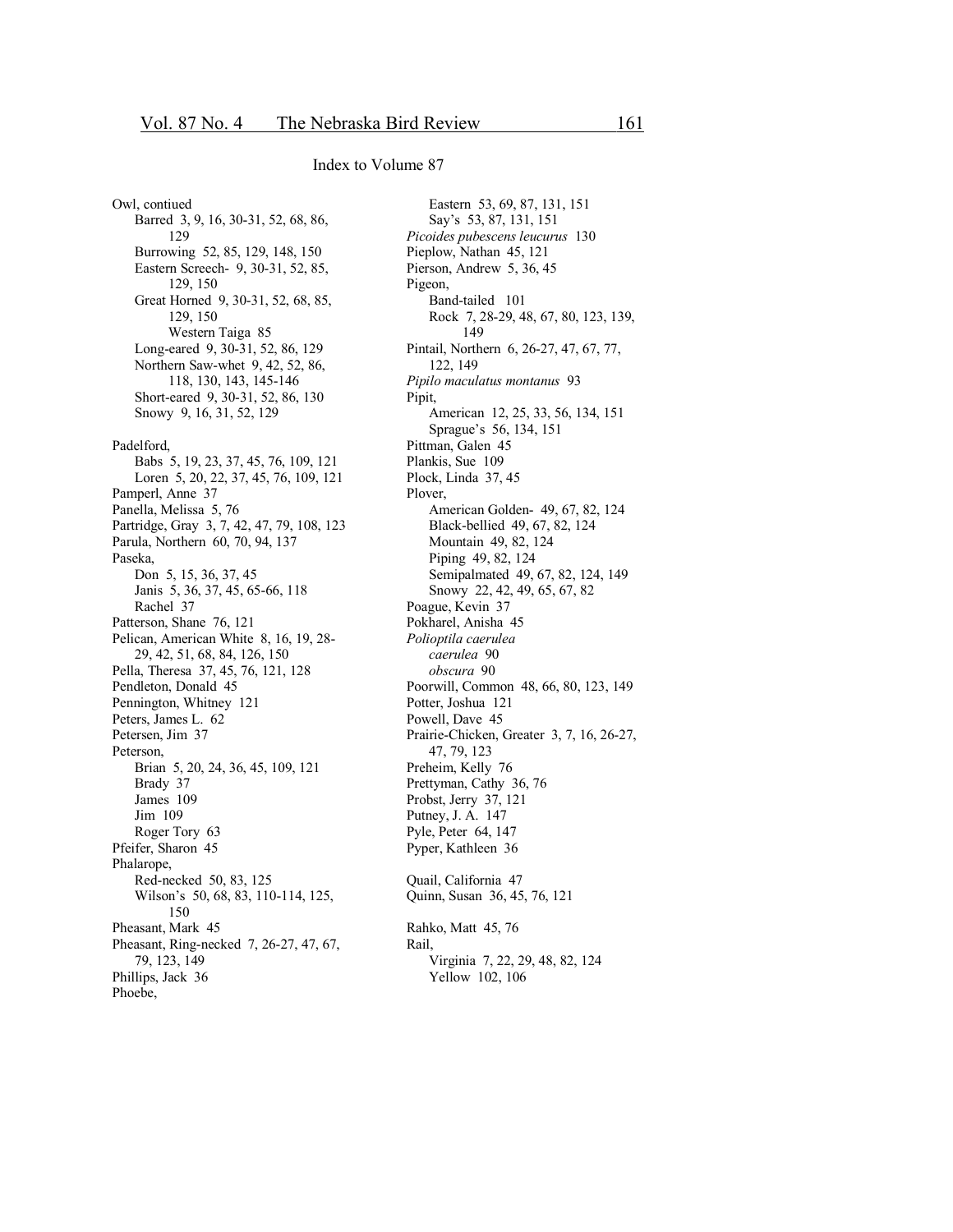Rowland, Erin 36

Index to Volume 87

Randall, Luke 121 Paul 121 Sam 121 Randolph, Lanny 36, 37, 76, 121 Ranglack, Dustin 113 Rasmussen, P. C. 109 Randy 45 Rick 36 Ratzlaff, Deb 37 Neal 36, 37, 45, 121 Raven, Common 43, 54, 107 Raynor, Edward 109, 121 Rea, Peter 36 Ream, Ben 109, 121 Redding, Landen 37 Redhead 6, 26-27, 47, 67, 74, 78, 122, 149 Redpoll, Common 3, 12, 42, 56, 134 Redstart, American 60, 70, 94, 137, 152 Reinken, Sandy 36, 139, 146 Reitan, Ken 37 Remsen, J. V. Jr. 109 Van 76 Reyer, Al 36, 37, 45, 121 Cindy 36, 37 Richardson, Abbe 36, 147 Larry 76 Leonard 45 Richter, Jean 37 Rieck, Hugh 36, 37 Rink, Justin 5, 45, 76, 109, 121 Roberts, Gary 5, 23, 36, 37, 45, 109, 121 Robin, American 12, 32-33, 55, 69, 91, 118, 133, 151 Robinson, W. Douglas 45 Robison, Arch 37 Rohlfing, Kyle 121 Roisen, Paul 45, 76, 109, 121 Rolfsmeier, S. 114 Roragen, Keith 5 Rossi, Alex 76 Rosy-Finch, Black 3, 12 Gray-crowned 12, 56, 134

Russell, Linda 76 Rustay, Christopher 76 St. Sauver, Jason 37, 76, 121 Salick, Nicholas 109 Samusevich, Cheryl 76 Sandahl, Dave 45, 76 Sanderling 49, 67, 83, 125, 149 Sanders, Ira 45 Sandpiper, Baird's 50, 68, 83, 125, 149 Buff-breasted 50, 68, 83, 125 Least 50, 68, 83, 125, 149 Pectoral 50, 68, 83, 125, 149 Semipalmated 50, 68, 83, 125, 149 Solitary 50, 83, 125, 149 Spotted 22, 50, 68, 83, 149 Stilt 49, 67, 83, 125, 149 Upland 49, 67, 82, 124 Western 50, 83, 125, 149 White-rumped 50, 68, 83 Sapsucker, Red-naped 42, 52, 102, 119, 130, 148, 150 Yellow-bellied 3, 10, 20, 30-31, 52, 130 Scaup, Greater 6, 27, 47, 74, 79, 122 Lesser 3, 6, 26-27, 47, 67, 79, 122 Schaefer, Brisco 36 Schilmoeller, Mike 18 Schiltz, Amber 37, 76 Schmid, Rick 5, 20, 36, 37, 45, 109 Schmitt, Steve 37, 147 Scholar, Eric 37 Scholten, Chace 76 Schukman, John 76 Schumacher, Iris 45 Schuurmans, Gary 37 Schwartz, Shari 36, 37, 45, 59, 65, 109, 121 Schwery, Duane 20 Scoter, Black 6, 122 Surf 6, 43, 47, 122 White-winged 6, 23, 122 Seniawski, Charles 5 Shaw, Tyrone 5, 45 Shoe, John 45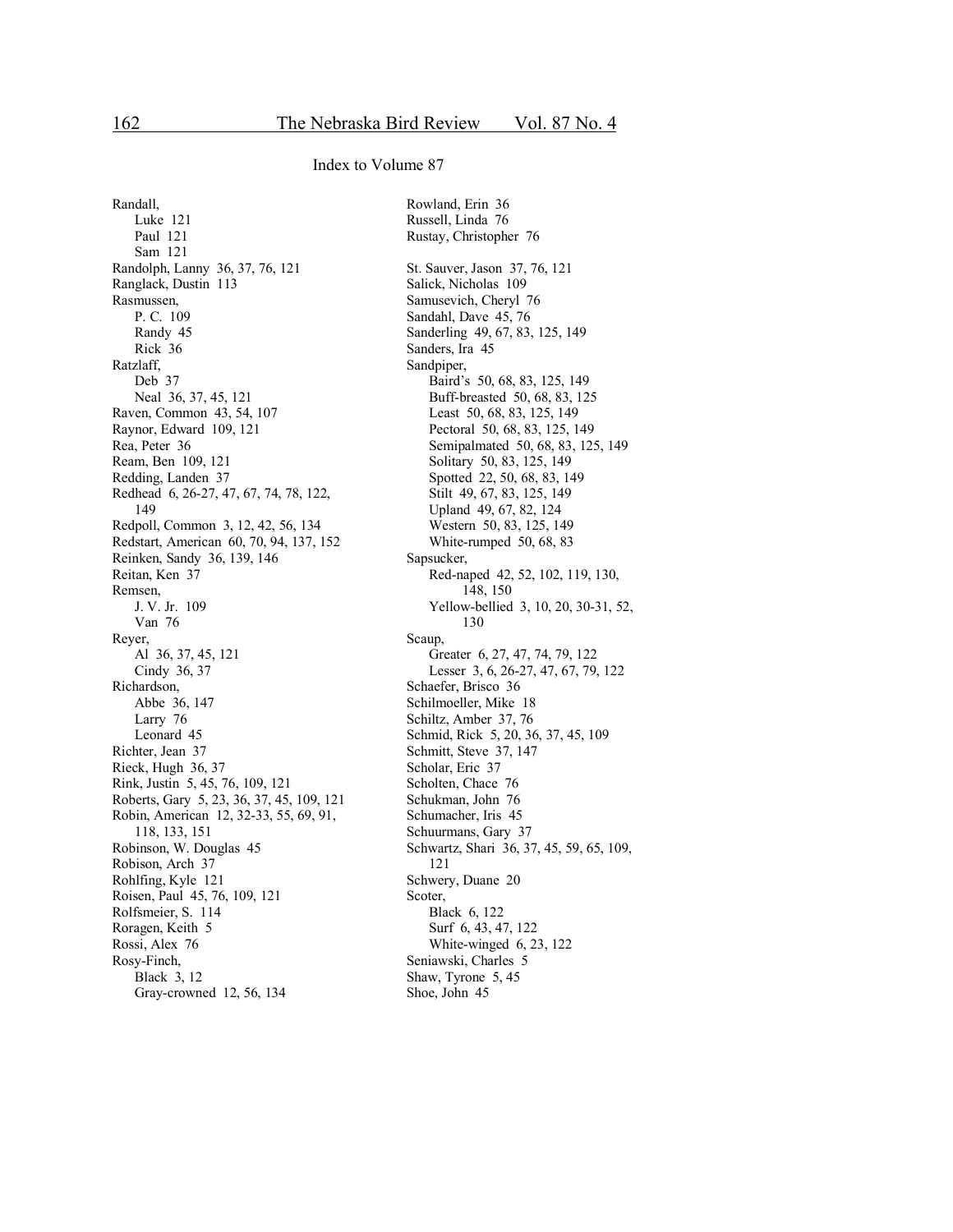Shoveler, Northern 6, 26-27, 46, 67, 77, 122, 149 Shrike, Loggerhead 10, 53, 69, 88, 131, 151 Northern 10, 30-31, 53, 131 Shurtliff, Matt 45, 76, 109 Shuster, Ken 36 Siegfried, Ruben 121 Silcock, W. Ross 3-14, 36, 37, 62-65, 74-95, 109, 114, 118-138 Simonsen, Tate 37 Siskin, Pine 12, 32-33, 56, 69, 91, 118, 134, 151 Sitta carolinensis carolinensis 89 nelsoni 89 Skaggs, Kent 36, 45, 76, 109, 121 Slatin, Patricia 45 Smith. Gwen 37 Joshua 109 Karen Kutz 147 Marie 5, 37, 76, 81, 82, 109, 118 Patricia 36 Rod 37 Snipe, Wilson's 8, 28-29, 50, 83, 125, 149 Solitaire, Townsend's 12, 32-33, 42, 55, 90, 133, 151 Sommerich, Chris 37 Sora 42, 48-49, 67, 82, 124 Sorkin, Sanford 45 Southard, Barry 45 Sparkman, Stuart 76 Sparrow, American Tree 13, 34-35, 57, 135 Baird's 43, 57, 74, 92, 99, 107 Black-chinned 63 Brewer's 57, 62, 92, 135 Cassin's 57, 92, 135 Chipping 13, 57, 69, 92, 135, 152 Clay-colored 57, 70, 92, 135, 152 Field 13, 57, 70, 92, 135, 152 Fox 13, 17, 34-35, 57, 64, 135 "Red" 57 "Slate-colored" 57 Grasshopper 57, 69, 92, 98, 135, 152 Harris's 13, 17, 34-35, 57, 92, 135 Henslow's 57, 92, 99, 135

Sparrow, continued House 12, 32-33, 69, 91, 118, 139, 140, 151 Lark 57, 69, 92, 135, 152 LeConte's 17, 57, 99, 135 Lincoln's 13, 34-35, 58, 135, 152 Nelson's 57, 99, 135 Savannah 58, 62, 64, 70, 92, 135 Song 13, 25, 34-35, 58, 70, 92, 135, 152 Swamp 13, 34-35, 58, 92, 135 Vesper 17, 57, 92, 135, 152 White-crowned 13, 34-35, 57, 135, 152 White-throated 13, 25, 34-35, 57, 135 Starling, European 12, 32-33, 42, 56, 69, 91, 134, 140, 151 Stearns, Ruthie 5, 17, 36, 37, 45, 66, 76, 109 Steffen, Cooper 45 Steinauer, Gerry 76 Steinbeck, Mary 36 Stevens, Sheila 37 Stevenson, April 37 Stilt, Black-necked 43, 49, 82, 124 Stone, Dorie 147 Stolz, Scott 45 Stotz, D. F. 109 Stougard, Anita 37 Strand, Caleb 109 Straus, Barb 45 Stringham, Ned 37 Strycker, Noah 45 Such, Marcel 45 Sullivan. B. L. 147 Jim 45 John 45, 109 Linda 45, 76, 121 Sutherland, D. 114 Sutton, M. O. 114 Swaim, Anne 45 Swainson, William 64 Swallow. Bank 54, 69, 89, 132 Barn 54, 69, 89, 132, 151 Cliff 54, 69, 89, 132, 151 Northern Rough-winged 54, 69, 89, 132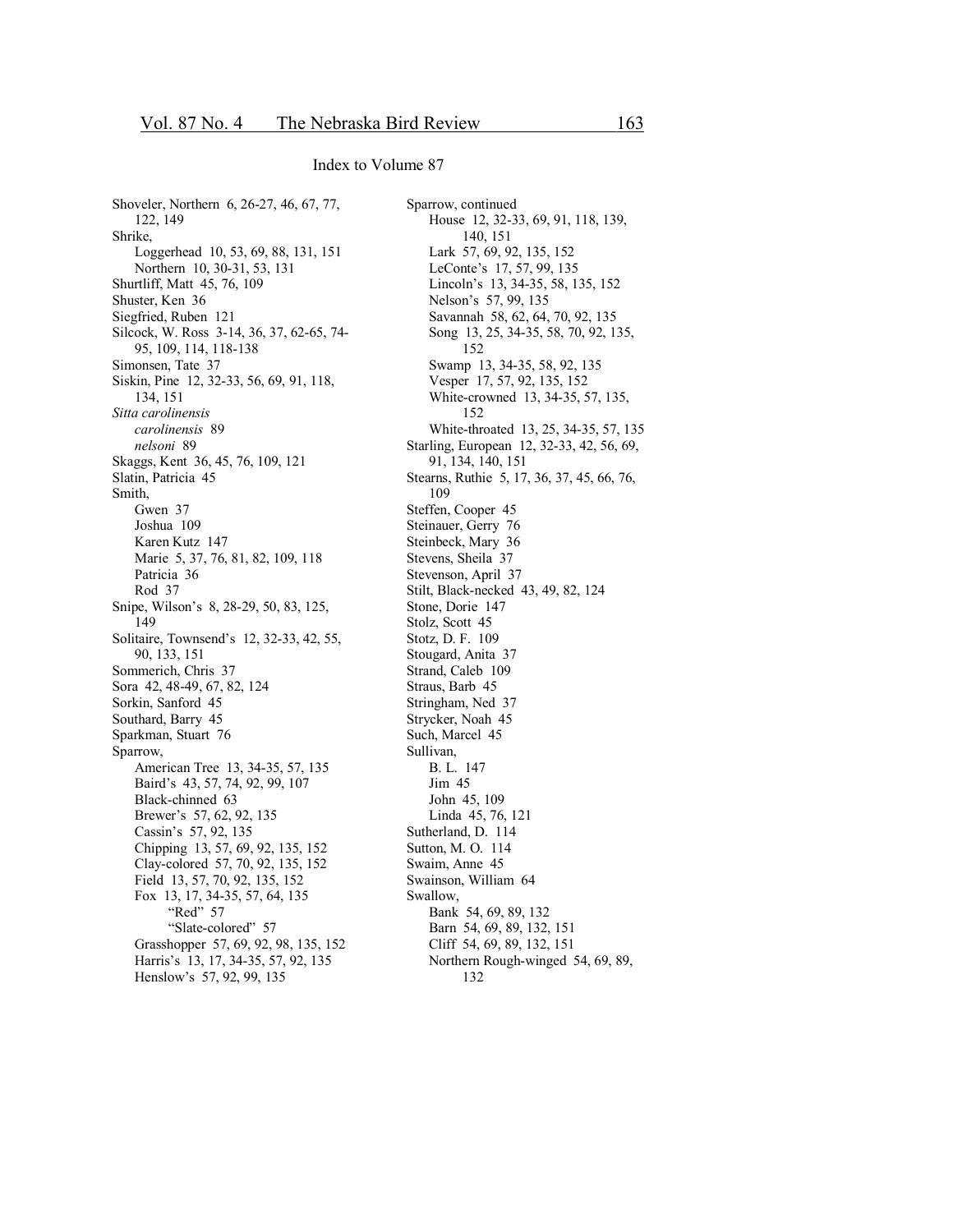Swallow, continued Tree 54, 69, 89, 132, 151 Violet-green 54, 89, 132 Swan, Mute 5, 46, 105-106, 122 Trumpeter 5, 15, 23, 26-27, 46, 76, 122 Tundra 3, 5, 23, 27, 46, 122 Swanson, G. A. 114 Heidi 36, 37 Mike 5 Phil 5, 23, 24, 37, 121 Swenson, Jim 5, 45 Linda 5, 45 Swift, Chimney 48, 67, 80, 118, 124, 149 White-throated 48, 80, 124 Tanager, Scarlet 61, 70, 95, 138 Summer 61, 70, 95, 138 Western 61, 95, 108, 138, 152 Taylor, Bailey 37 Teal, Blue-winged 27, 46, 67, 76, 122, 149 Cinnamon 43, 46, 76, 122 Green-winged 6, 26-27, 47, 67, 77, 122 Tern, Arctic 106, 126 Black 50, 68, 84, 126 Caspian 50, 84, 126 Common 51, 84, 126, 150 Forster's 51, 68, 84, 126, 150 Least 50, 68, 84, 126 Thelen, Mike 45 Thiele, Jason 5, 36, 45, 76, 121 Thieman, Claudelle 36 Thomas, Diane 45 Thornton, Bethany 36, 37 Thrasher, Brown 12, 55-56, 69, 91, 133, 151 Sage 74, 91, 133 Thrush, Gray-cheeked 55, 69, 91, 133 Hermit 12, 32-33, 55, 133

Swainson's 55, 69, 74, 91, 133, 151 olive-backed 91 russet-backed 91 Varied 3, 12, 43, 55, 103, 107 Wood 55, 69, 91, 133 Timm, Alexander 37 Caroline 37 Paul 37, 45, 76, 78 Tiner, R. W. 114 Titmouse, Tufted 3, 11, 32-33, 54, 69, 89, 132 Toll, Jerry 5, 36, 37, 45, 76, 121, 138-147 Tønnessen, David 45, 76, 121 Towhee, Eastern 13, 58, 70, 93, 136 eastern Rocky Mountain 93 Green-tailed 58, 92, 135 Spotted 13, 34-35, 58, 70, 74, 93, 136 Spotted/Eastern 93, 136 Spotted x Eastern 93 Towler, Rob 37 Turkey, Wild 7, 26-27, 47, 67, 79, 123, 149 Turnstone, Ruddy 22, 42, 49, 65, 67 Urban, Lorri 36 Usasz, Moni 37, 109, 121 Van Den Broeke, Cynthia 45, 76, 109, 121 Matthew 45, 76, 121 Vanderpoel, John 148 Veery 55, 90, 133 Vireo, Bell's 53, 69, 88, 131, 151 Blue-headed 53, 88, 131-132 Cassin's 42, 53, 131 Philadelphia 53, 65, 69, 132 Plumbeous 53, 88, 132 Red-eyed 54, 69, 88, 132, 151 Warbling 54, 69, 88, 132, 151 Eastern subspecies 88 Western subspecies 88 White-eyed 20, 53, 97, 102, 131 Yellow-throated 53, 69, 88, 131 *Vireo gilvus brewsteri* 88 *gilvus* 88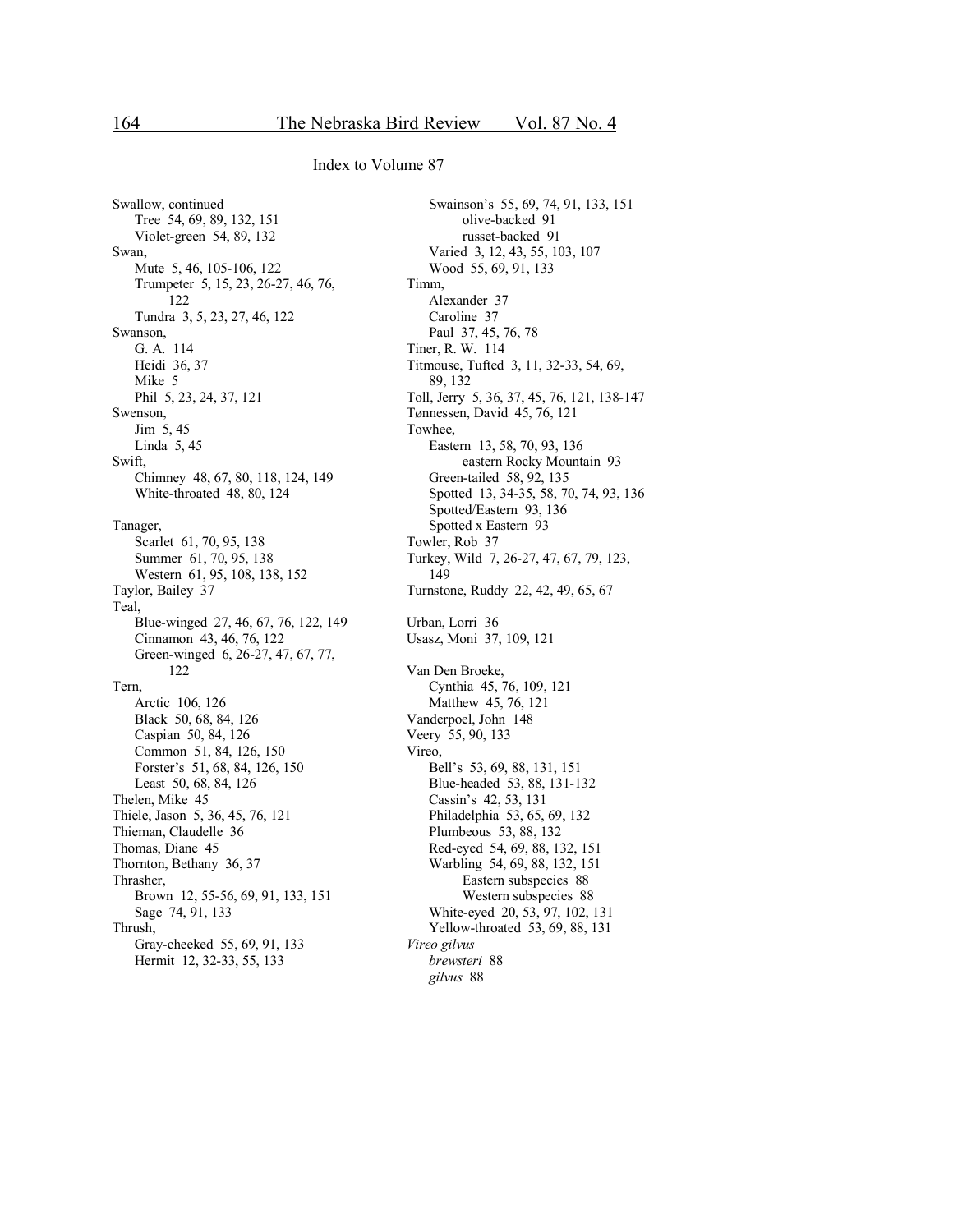Viste-Sparkman, Karen 76 Vogel, Alyx 36 Von Ehwegen, Jerry 37 Vrtiska, Mark 78 Vulture, Turkey 16, 29, 51, 68, 84, 127, 150 Wagner, Carol 37 Walgren, Bruce 36 Donna 36 Walker, Matthew 45 T. J. 5, 36, 37, 45, 66, 109, 121, 148 Walter, John 121 Walz, Bobby 36, 45 Warbler, Bay-breasted 60, 70, 137 Black-and-white 59, 94, 136 Blackburnian 60, 66, 137 Blackpoll 60, 70, 95, 119, 137 Black-throated Blue 60, 137 Black-throated Gray 97 Black-throated Green 61, 138 Blue-winged 42, 59, 136 Canada 61, 118, 138 Cape May 60, 105, 119, 137 Cerulean 60 Chestnut-sided 60, 95, 137 Connecticut 59, 104, 137 Golden-winged 59, 136 Hooded 60, 104, 137 Kentucky 24, 59, 94, 137 MacGillivray's 59, 94, 108, 137 Magnolia 60, 95, 137 Mourning 59, 70, 94, 137 Nashville 24, 42, 59, 137 Orange-crowned 59, 70, 94, 137, 152 Palm 14, 60, 137 Pine 60, 137 Prairie 105 Prothonotary 42, 59, 94, 137 Swainson's 104 Tennessee 59, 70, 94, 137 Townsend's 138 Virginia's 137 Wilson's 61, 95, 138, 152 Worm-eating 107 Yellow 60, 70, 95, 137, 152 Yellow-rumped 34-35, 137, 152

Audubon's 14, 60-61, 95, 138 Myrtle 14, 60, 137 Yellow-throated 61, 95, 108, 138 Warrick, Gordon 45 Waterthrush, Louisiana 24, 42, 59, 65, 70, 94, 136 Northern 59, 65, 70, 94, 136 Watson, Jesse 76 Watts, B. D. 147 Waxwing, Bohemian 12, 32-33, 56, 119, 134 Cedar 12, 32-33, 56, 69, 91, 134, 151 Weber, Andi 45 Wehtje, Walter 76 Weidemann, Don 5, 45, 76, 109, 121 Marion 5, 45, 76, 109, 121 Weinell, Don 76 Wells, Bob 37 Wesche, T. A. 114 Wesely, Amber 5 Wessel, Cassidy 76 Whalen, D. M. 147 Wheeler, B. K. 147 Whiles, M. R. 114 Whimbrel 49 Whip-poor-will, Eastern 48, 65-66, 67, 80, 123 Whistling-Duck, Black-bellied 46, 76, 99, 118, 121 Fulvous 97, 99-100 White, Bob 76 Bruce 109 Whitney, Ron 121 Susan 121 Whittecar, Juanita 45, 76 Wichert, Rebecca 45 Wickersham, Sue 36 Wiese, Josh 36, 110-114 Wigeon, American 3, 6, 26-27, 47, 67, 77, 122 Wiggins, Andrea 36, 121 Everett 36 Wilbur, Malcolm 45 Wilcox, Bobby 45 Wilder, Roger 121 Willard, Cory 76